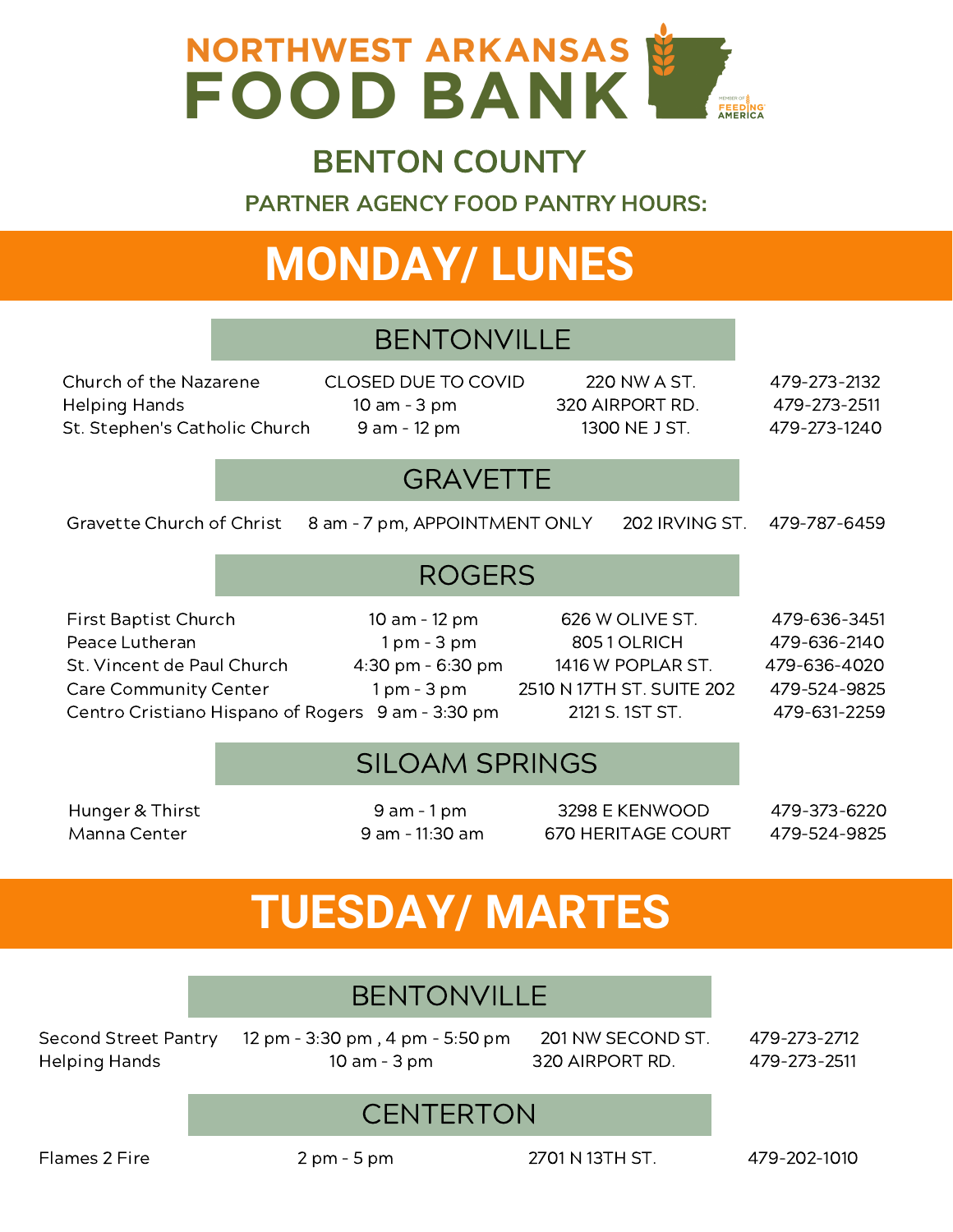| First Assembly of God                                                                                                                                                                                                                                                 |               | 8:30 am - 2:30 pm                                                                                                                                                             |                   | 821 E MAIN STREET                                                                                                                                                   | 479-736-8415                                                                                                                                 |
|-----------------------------------------------------------------------------------------------------------------------------------------------------------------------------------------------------------------------------------------------------------------------|---------------|-------------------------------------------------------------------------------------------------------------------------------------------------------------------------------|-------------------|---------------------------------------------------------------------------------------------------------------------------------------------------------------------|----------------------------------------------------------------------------------------------------------------------------------------------|
|                                                                                                                                                                                                                                                                       |               | <b>GRAVETTE</b>                                                                                                                                                               |                   |                                                                                                                                                                     |                                                                                                                                              |
| Gravette Church of Christ                                                                                                                                                                                                                                             |               | 8 am - 7 pm, APPOINTMENT ONLY                                                                                                                                                 |                   | 202 IRVING ST.                                                                                                                                                      | 479-787-6459                                                                                                                                 |
| <b>PEA RIDGE</b>                                                                                                                                                                                                                                                      |               |                                                                                                                                                                               |                   |                                                                                                                                                                     |                                                                                                                                              |
| <b>Ridge Community Center</b>                                                                                                                                                                                                                                         |               | 9 am - 11 am                                                                                                                                                                  |                   | 788 N CURTIS AVE.                                                                                                                                                   | 479-451-9333                                                                                                                                 |
|                                                                                                                                                                                                                                                                       | <b>ROGERS</b> |                                                                                                                                                                               |                   |                                                                                                                                                                     |                                                                                                                                              |
| St. Andrews Episcopal Church<br>Holy Trinity Lutheran Church<br><b>Grace United Methodist</b><br><b>GRUB</b><br><b>Samaritan Community Center</b><br><b>Care Community Center</b><br>St. Vincent de Paul Church<br>Centro Cristiano of Rogers<br>First Baptist Church |               | 9 am - 11 am<br>$9$ am $-1$ pm<br>9 am - 11:45 am<br>8:30 am - 12 pm<br>10 am - 12:30 pm<br>$1 \text{ pm} - 3 \text{ pm}$<br>10 am - 12 pm<br>9 am - 3:30 pm<br>10 am - 12 pm | 1416 W POPLAR ST. | 824 W OAK ST.<br>1101 W HUDSON DR.<br>1801 S DIXIELAND RD.<br>905 S 13TH ST.<br>1211 W HUDSON RD<br>2510 N 17TH ST. SUITE 203<br>2121 S. 1ST ST.<br>626 W OLIVE ST. | 479-633-1493<br>479-636-1135<br>479-636-7045<br>479-636-2230<br>479-636-4198<br>479-246-0104<br>479-636-4020<br>479-631-2259<br>479-640-2177 |

**GENTRY** 

### SILOAM SPRINGS

| Hunger & Thirst            | 9 am - 1 pm                                            | 3298 E KENWOOD     | 479-373-6220 |
|----------------------------|--------------------------------------------------------|--------------------|--------------|
| Manna Center               | 9 am - 11:30 am                                        | 670 HERITAGE COURT | 479-524-9825 |
| <b>Trinity Pentecostal</b> | Every Other Tuesday, 12 pm - 1:30 pm 2450 S LINCOLN ST |                    | 479-549-3595 |

#### ELM SPRINGS

Soul Food Pantry 10am-2pm, 5 pm - 7 pm 118 N. ELM ST. 479-248-1290

# **WEDNESDAY/ MIÉRCOLES**

### BELLA VISTA

Oasis Food Pantry 10 am - 12 pm 1591 FORREST HILLS BLVD 479-876-5764

## BENTONVILLE

Helping Hands **10 am - 3 pm** 320 AIPORT RD. 479-273-2511 Christ the King Lutheran Church 2 pm – 4 pm 406 W CENTRAL AVE. 479-271-7117 Eastside Assembly of God 5 pm - 6 pm 9908 SPRING VALLEY RD. 479-936-4496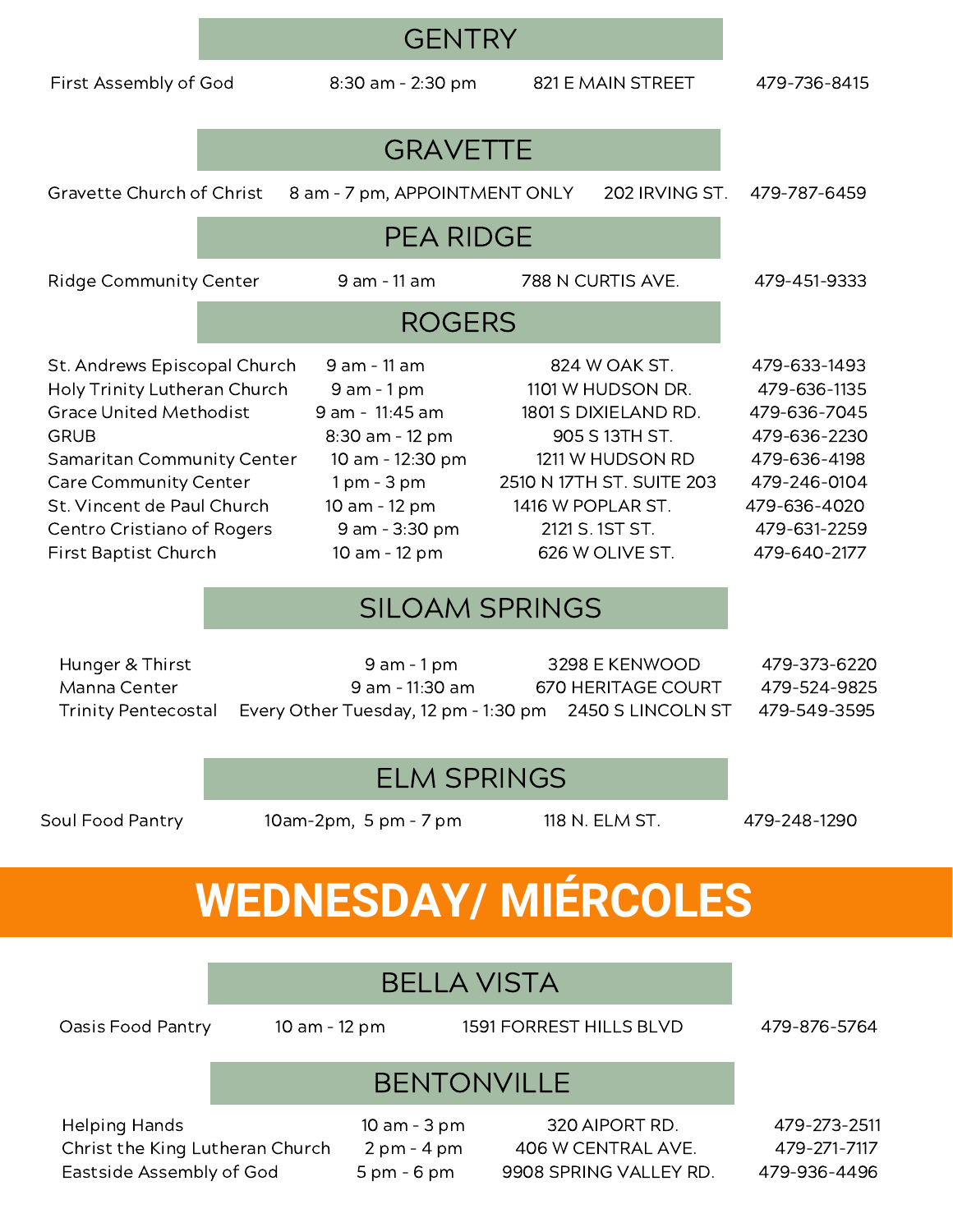## **GRAVETTE** Gravette Church of Christ 8 am - 7 pm, APPOINTMENT ONLY 202 IRVING ST. 479-787-6459 PEA RIDGE First Baptist Church 9 am - 12 pm, APPOINTMENT ONLY 1650 SLACK ST. 479-451-8192 Ridge Community Center 1ST/3RD Wed., 9 am - 11 am 788 N CURTIS AVE 479-451-9333 ROGERS Centro Cristiano of Rogers 9 am – 3:30 pm 2121 S. 1ST ST. 479-631-2259 Holy Trinity Lutheran Church 12 pm - 4 pm 1101 W HUDSON DR. 479-636-1135 Seventh Day Adventist Rogers CLOSED DUE TO COVID 920 S 6TH ST. 479-451-9669 First Church of Nazarene 10 am - 2 pm 2711 NEW HOPE RD. 479-636-1050 First Baptist Church Rogers 10 am - 12 pm 626 W OLIVE ST. 479-640-2177 Care Community Center 1 pm - 3 pm 2510 N 17TH ST. SUITE 203 479-246-0104 SILOAM SPRINGS Hunger & Thirst 9 am – 1 pm 3298 E KENWOOD 479-373-6220 Manna Center **11:30 am - 11:30 am** 670 HERITAGE COURT 479-524-9825 **THURSDAY/ JUEVES** BENTONVILLE Helping Hands 10 am - 3:30 pm 320 AIRPORT RD. 479-273-2511 GARFIELD God's Pantry 11 am - 4 pm 17938 DENNIS MITCHELL RD. 479-644-4440 **GRAVETTE** Gravette Church of Christ 8 am - 7 pm, APPOINTMENT ONLY 202 IRVING ST. 479-787-6459 LOWELL First Baptist Church of Lowell 9 am - 4 pm 405 JOHNSON PL. 479-770-0151 ROGERS St. Vincent de Paul Church 9 am – 11 am 1416 W POPLAR ST. 479-636-4020 Holy Trinity Lutheran Church 12 pm - 4 pm 1101 W HUDSON DR. 479-636-1135 Grace United Methodist 9 am - 11:45 am 1801 S DIXIELAND RD. 479-636-7045 Samaritan Community Center 10 am - 12:30 pm 1211 W HUDSON RD. 479-636-4198 Care Community Center 1 pm - 3 pm 2510 N 17TH ST. SUITE 203 479-246-0104 Centro Cristiano of Rogers 9 am – 3:30 pm 2121 S. 1ST ST. 479-631-2259

First Baptist Church 10 am – 12 pm 626 W OLIVE ST. 479-640-2177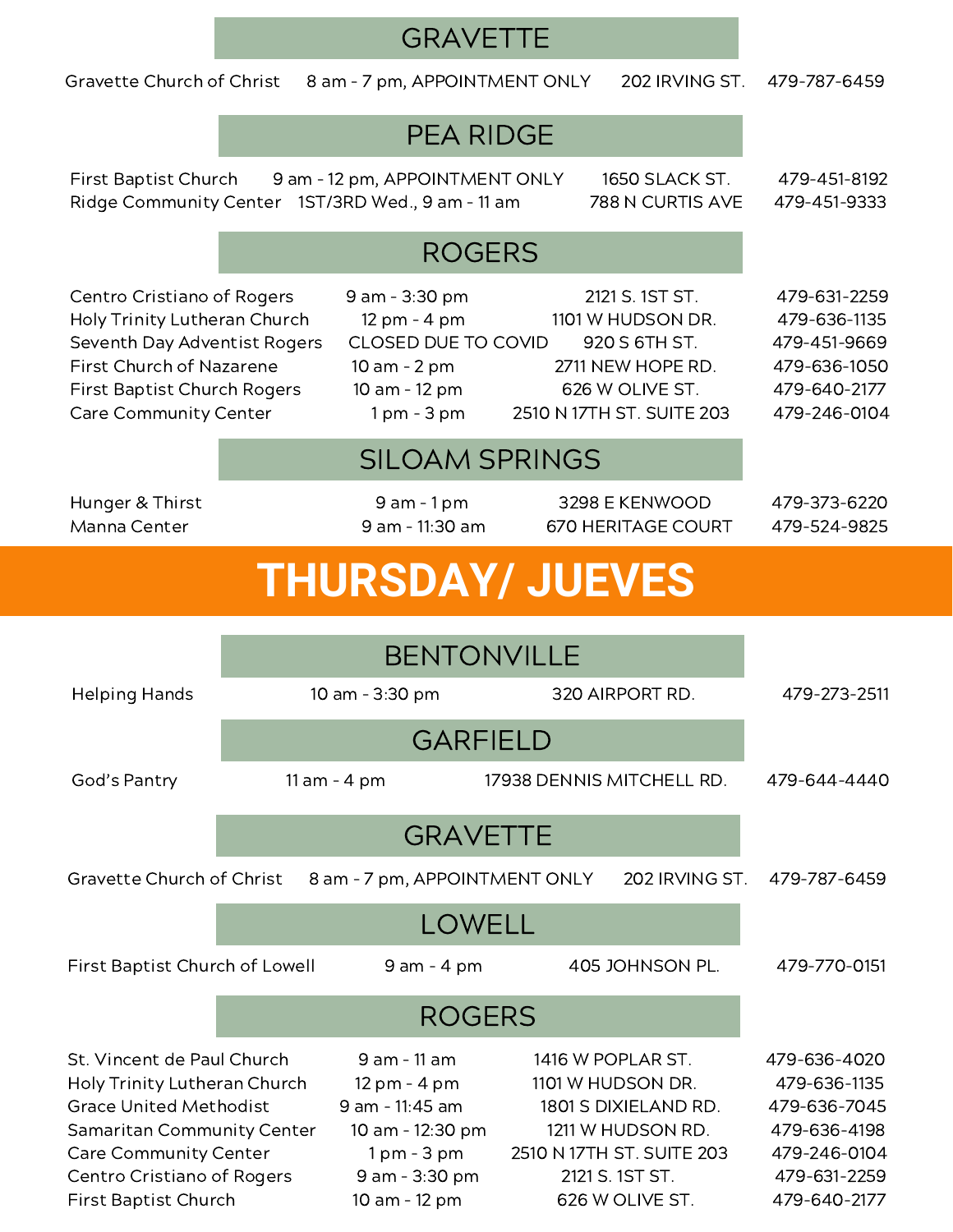### SILOAM SPRINGS

Word of Life Ministries 12 pm - 5 pm 411 W BENTON ST. 479-228-1147

Hunger & Thirst 9 am – 1 pm 3298 E KENWOOD 479-373-6220 Manna Center **9 am - 11:30 am 670 HERITAGE COURT** 479-524-9825

## **FRIDAY/ VIERNES**

|                                                                                               | <b>BELLA VISTA</b> |                                                                                                                                                          |                         |                                                                          |                                                                              |
|-----------------------------------------------------------------------------------------------|--------------------|----------------------------------------------------------------------------------------------------------------------------------------------------------|-------------------------|--------------------------------------------------------------------------|------------------------------------------------------------------------------|
| Shepherd's Food Pantry                                                                        |                    | 10 am $-1$ :pm                                                                                                                                           | 1990 FOREST HILLS BLVD. |                                                                          | 479-855-0272                                                                 |
|                                                                                               |                    |                                                                                                                                                          |                         |                                                                          |                                                                              |
| <b>Helping Hands</b>                                                                          |                    | 10 am - 3 pm                                                                                                                                             |                         | 320 AIRPORT RD.                                                          | 479-273-2511                                                                 |
|                                                                                               |                    | <b>GRAVETTE</b>                                                                                                                                          |                         |                                                                          |                                                                              |
| Gravette Church of Christ                                                                     |                    | 8 am - 7 pm, APPOINTMENT ONLY                                                                                                                            |                         | 202 IRVING ST.                                                           | 479-787-6459                                                                 |
| <b>LOWELL</b>                                                                                 |                    |                                                                                                                                                          |                         |                                                                          |                                                                              |
| Iglesia de Cristo Miel Lowell                                                                 |                    | 1st/Last Fri., 10 am - 1 pm                                                                                                                              |                         | 810 N OLDRIDGE PL                                                        | 479-659-3060                                                                 |
| <b>SILOAM SPRINGS</b>                                                                         |                    |                                                                                                                                                          |                         |                                                                          |                                                                              |
| Hunger & Thirst<br>Manna Center                                                               |                    | $9$ am - $1$ pm<br>9 am - 11:30 am                                                                                                                       |                         | 3298 E KENWOOD<br><b>670 HERITAGE COURT</b>                              | 479-373-6220<br>479-524-9825                                                 |
|                                                                                               | <b>ROGERS</b>      |                                                                                                                                                          |                         |                                                                          |                                                                              |
| First Baptist Church<br>Holy Trinity Lutheran Church<br>House of God<br>Care Community Center |                    | 10 am - 12 pm<br>12 pm - 4 pm<br>1st/3rd Fri., 4 pm - 6 pm<br>1 pm - 3 pm 2510 N 17TH ST. SUITE 203<br>Centro Cristiano Hispano of Rogers 9 am - 3:30 pm |                         | 626 W OLIVE ST.<br>1101 W HUDSON DR.<br>214 N 1ST ST.<br>2121 S. 1ST ST. | 479-640-2177<br>479-636-1135<br>479-636-4623<br>479-246-0104<br>479-631-2259 |

# **SATURDAY/SÁBADO**

### **BENTONVILLE**

Calvary Tabernacle 2ND/4TH Sat., APPOINTMENT ONLY 2612 E CENTRAL 479-273-1510 FPC Food Pantry 9 am - 11 am 901 NE J ST. 479-273-5450 Bentonville Islamic Center 4 pm - 5pm 1801 SW 2ND ST. 479-531-9788